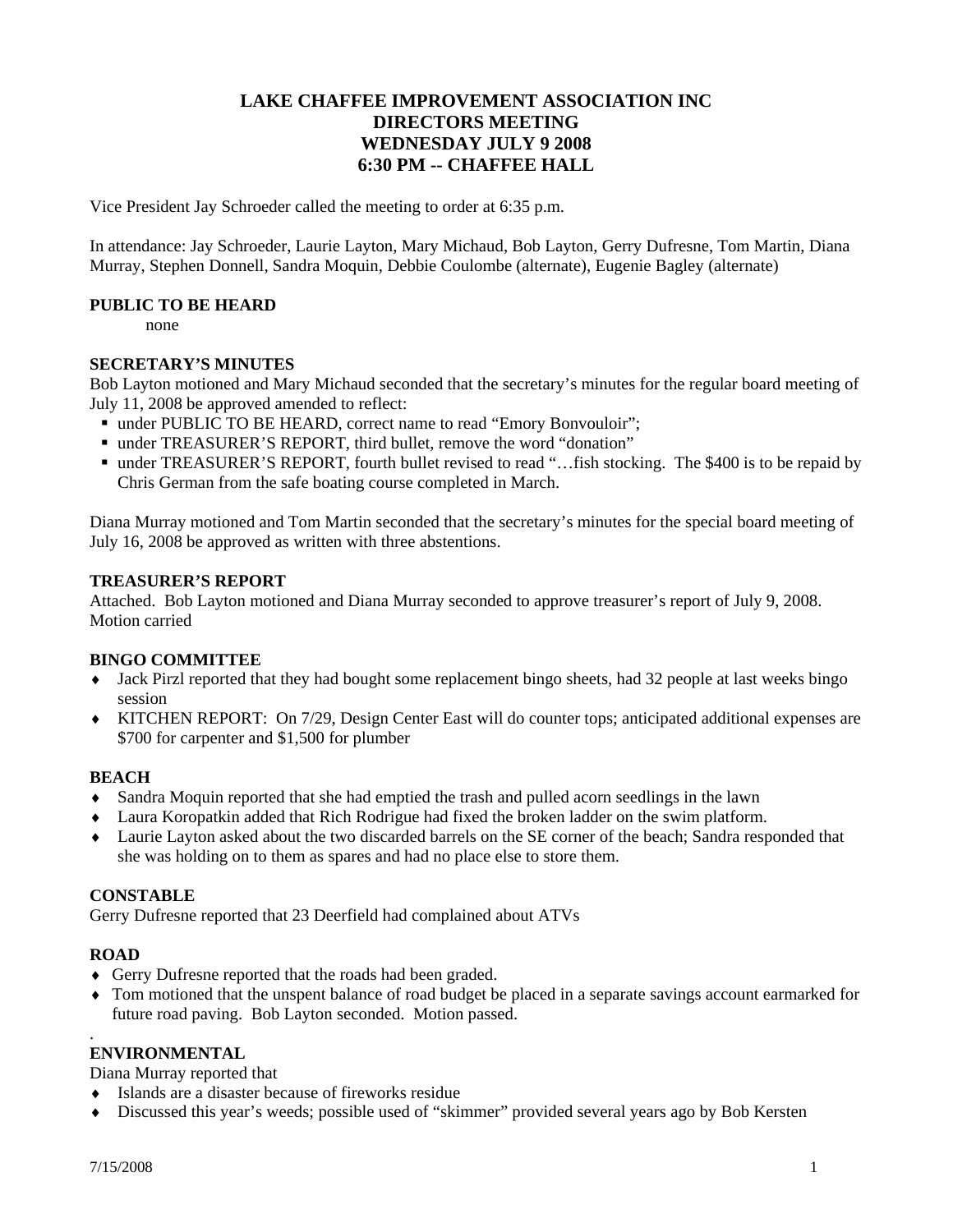- ♦ Mr. Ferrence told her that he would not object to the board placed on the dam to raise lake level by 4-5 inches if it was placed after the spring rains.
- ♦ Mary noted that the deed to LCIA states that LCIA owns everything UNDER the water that the town says that LCIA owns the dam and is assessing it at \$4,000. Eugenie said there was no mention of that \$4,000 by the town when she prepared the assets report earlier this year.
- ♦ Bob Layton observed that half of the dam is actually under the water and that we needed to distinguish between "dam" and "spillway". That the dam actually spans or abuts land of four or five property owners while the spillway sits on property owned by the Ferrences.
- ♦ Kay (public) reminded us that she'd received a letter from the state four or five years ago which said that LCIA did not own the dam and that said letter should be with the other stored lake association records.

## **NEWSLETTER COMMITTEE**

no report

## **FINANCIAL COMMITTEE**

no report

## **VOLUNTEER COMMITTEE**

no report – see report presented at June 22 meeting

## **STRATEGIC PLANNING COMMITTEE**

no report – see report presented at June 22 meeting

## **SOCIAL COMMITTEE**

no report.

## **FUND RAISING COMMITTEE**

Sandra said she will proceed with a tag sale in the future.

## **CORRESPONDANCE**

- ♦ Laurie Layton stated that as a result of the Membership Meeting of June 23, she had called Chris German asked for payment of the proceeds from the LCIA Sponsored Safe Boating class conducted on March 1 & 2. to avoid sending him that certified letter.
- ♦ Chris told her to send him the receipt for the fish stocking and he would pay.
- ♦ Pursuant to the motion made and passed at the June 23rd **Membership Meeting** directing the Secretary to send a certified letter to Chris German to recover proceeds from the LCIA Sponsored Safe Boating class conducted on March 1  $\&$  2, a letter was written [see attached] and sent along with the requested receipt [see attached] to Chris German's address of record by certified mail, return receipt requested, on June 24.
- ♦ The above letter and copy of receipt were e-mailed to Chris at his e-mail address of record on June 24.
- ♦ To date, Chris German has not accepted delivery of the certified letter nor has he acknowledged the e-mail.

## **OLD BUSINESS**

♦ The issue of proceeds from the LCIA-sponsored Safe Boating class of March 1 & 2. Jay Schroder offered every board member present the opportunity to speak on the issue. All board members present (Eugenie had departed) did so.

Tom Martin **moved that the Secretary be authorized to pursue criminal action by filing criminal complaint with the State Police against Christopher German, past president, for failing to turn in the \$470 funds raised from the Safe Boating Coarse conducted on March 1 and March 2, 2008. Bob Layton seconded the motion.** Motion passed (7 yea, 0 nay, Sandra abstaining, chair not voting, 1 alternate director not seated and not eligible to vote).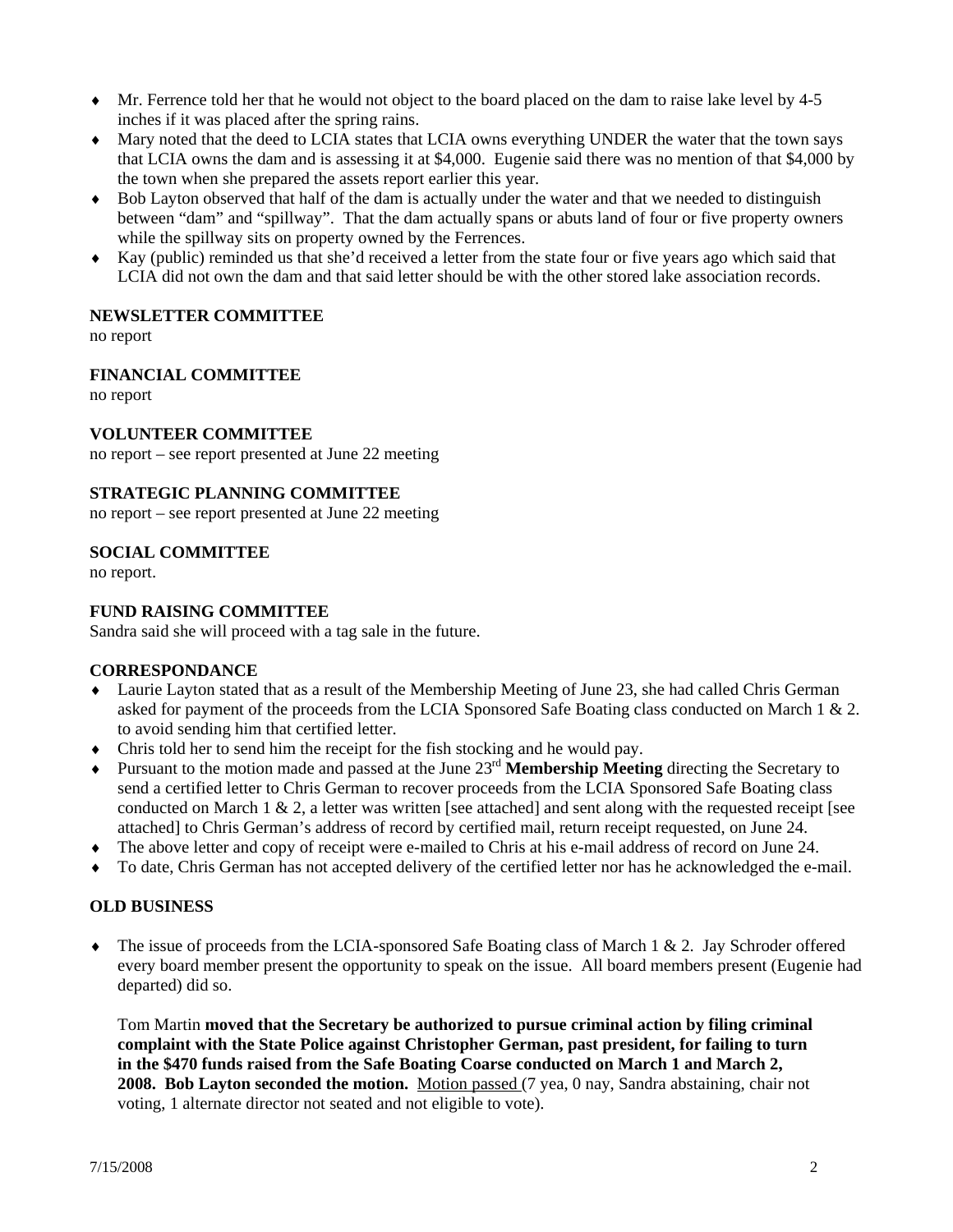- ♦ Election process and voter certification procedure. It was decided that
	- o a different color paper ballot would be used for each position to be voted on, that
	- o each member attending will be provided one set of ballots when eligibility to vote is confirmed by the treasurer,
	- o members departing prior to completion of voting must return the unused portion of their ballots to the treasurer at the door
	- o Laurie and Mary will assemble the ballot packs

#### **NEW BUSINESS**

Jay noted that the roof of the hall requires repair or replacement. Stephen asked what the cost would be to replace the existing septic system with a commercial system sufficient to remove the health department's restriction of hall use Jay thanked everyone for their efforts over the past twelve months.

It was moved and seconded to adjourn. The motion passed and the meeting was adjourned at 8:55 p.m.

Respectfully submitted,

Laurie Layton, Secretary Lake Chaffee Improvement Association, Inc.

**We, the board members whose signatures appear below, acknowledge the foregoing to be an accurate record of the LCIA Directors' Meeting of July 9, 2008**.

Laurie Layton, Secretary **Stephen Donnell**, Director

Mary Michaud, Treasurer **Gerald Dufresne, Director** Gerald Dufresne, Director

Jay Schroder, Vice President **Robert Layton, Director** Robert Layton, Director

Thomas Martin, Director

Sandra Moquin, Director

Diana Murray, Director

**NOTE: AS OF JULY 14, 2008, THE ORIGINAL OF THIS DOCUMENT WAS SIGNED BY ALL BOARD MEMBERS PRESENT AT THE JULY 9, 2008 MEETING SUBJECT TO CORRECTION OF DATES UNDER SECRETARY'S MINUTES WHICH SHOULD READ "JUNE 11" AND "JUNE 16" INSTEAD OF "JULY 11" AND "JULY 16"**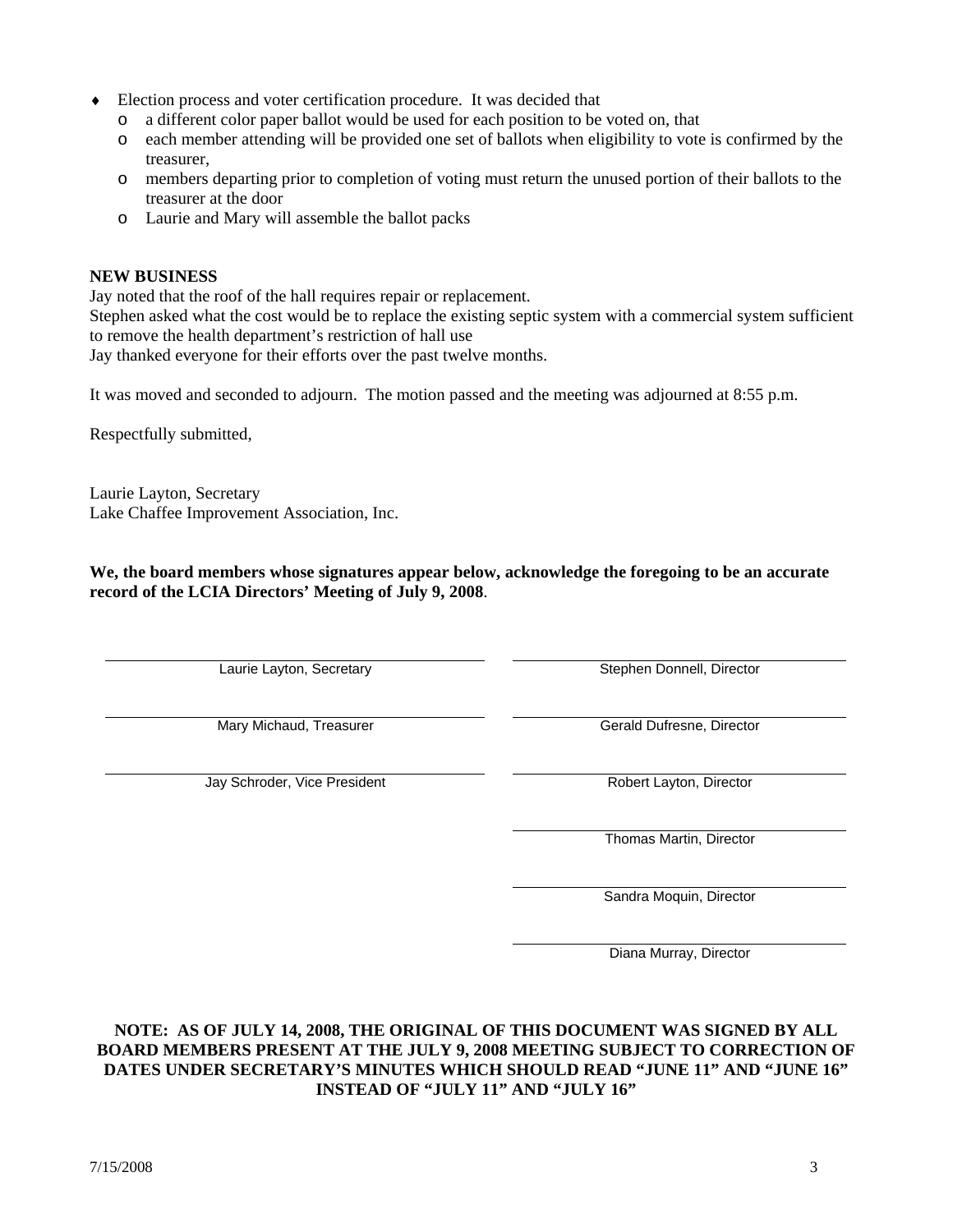#### **Treasurer's Report**

|                              | As of             | Approved      |                                 |             |
|------------------------------|-------------------|---------------|---------------------------------|-------------|
|                              | 07/09/2008        | 2007-2008     |                                 |             |
| <b>Association Taxes</b>     | \$29,206,25       | \$30,000.00   |                                 |             |
| <b>Past Due Assoc. Taxes</b> | $* *$<br>2,483.70 | 3,196.43      |                                 |             |
| <b>Penalties</b>             | **<br>859.34      | 1,000.00      |                                 |             |
| Interest                     | 111.00            | 300.00        |                                 |             |
| <b>Donations</b>             | 399.76            | 500.00        |                                 |             |
| <b>Rentals</b>               |                   | 600.00        |                                 |             |
| (S424.39)<br>Bingo - Kitchen | 5,309.13          | 5,000.00      |                                 |             |
| <b>Sealed Tickets</b>        | 770.51            | 800.00        |                                 |             |
| <b>LCIA Fundraisers</b>      | 290.00            | 400.00        |                                 |             |
| <b>Fish Donations</b>        | 320.00            | 300.00        |                                 |             |
| <b>LICA Fund (Bazaar)</b>    | 2,083.00          | 1000.00       |                                 |             |
| Newsletter (Ads)             | 205.00            | 500.00        |                                 |             |
| <b>Road Bond Money</b>       | 1000.00           | 500.00        |                                 |             |
| <b>Web Site</b>              |                   | 0.00          |                                 |             |
|                              |                   |               |                                 |             |
|                              |                   |               |                                 |             |
| <b>Total Income</b>          | \$43,037.69       | \$44,096.43   |                                 |             |
|                              |                   |               |                                 |             |
| <b>EXPENSES</b>              | Actual 07/09/08   |               |                                 |             |
|                              |                   |               |                                 |             |
| <b>Building Maintenance</b>  | \$1,353.08        | \$2,750.00    |                                 |             |
| <b>Utilities</b>             | 4.286.27          | 5,000.00      |                                 |             |
| <b>Office Expense</b>        | 769.16            | 1,000.00      |                                 |             |
| Postage                      | 292.00            | 250.00        |                                 |             |
| <b>Road Maintenance</b>      | 12,732.01         | 21,399.93 *   |                                 |             |
| Insurance                    | 8,540.56          | 9,400.00      |                                 |             |
| Honorariums                  | ---------         | 0.00          |                                 |             |
| Contingency                  | 400.00            | 400.00        |                                 |             |
| Audit                        |                   | 0.00          |                                 |             |
| Legal                        | 193.50            | 1,000.00      |                                 |             |
| Recreation                   |                   | 300.00        |                                 |             |
| <b>Beach Maintenance</b>     | 1031.43           | 1,500.00      |                                 |             |
| <b>Lake Maintenance</b>      | 300.00            | 500.00        |                                 |             |
| <b>LCIA Fund</b>             |                   | 500.00        |                                 |             |
| Lake Maint. Fund             | ---------         | 500.00        |                                 |             |
| <b>Fish Fund</b>             | 325.00            | 200.00        |                                 |             |
| <b>Return Road Bond</b>      | 500.00            | 500.00        |                                 |             |
| Newsletter                   | 225.00            | 300.00        |                                 |             |
| Web Site                     | 36.00             | 36.00         |                                 |             |
| <b>Kitchen Improvement</b>   | 5,047.44          | $2,446.43$ ** |                                 |             |
| <b>Total Expense</b>         | \$36,031.45       | \$47,982.36   |                                 |             |
|                              |                   |               |                                 |             |
|                              | As of 06/22/2008  |               | Funds as of                     | 07/09/2008  |
| <b>Starting Balance</b>      | \$13,326.98       |               | Lake Maint. MM                  | 3,102.76    |
| Income to date               | 43,037.69         |               | Lake Maint. CD                  | 15,371.64   |
| <b>Total</b>                 | 56,364.67         |               | <b>LCIA Baazar</b>              | 4,286.61    |
| <b>Expenses to date</b>      | 36,031.45         |               | <b>RECREATION</b>               | 516.15      |
| <b>Income/Expenses Total</b> | \$20,333.22       |               | Total                           | \$23,277.16 |
|                              |                   |               |                                 |             |
| <b>FUNDS AS OF</b>           | 07/09/2008        |               |                                 |             |
| Checking                     | \$1,626.33        |               | <b>TAX</b><br><b>ASSESSMENT</b> |             |
| <b>Savings</b>               | 18,706.89         |               | \$125.00                        |             |
| <b>Total on Hand</b>         | \$20,333.22       |               |                                 |             |
|                              |                   |               |                                 |             |

**EXECUTE THEORY OF A SURVEY OF A SURVEY OF A SURVEY OF THE SERVERT PRESS TO A SURVEY OF July 2007 Grading.** Balance to be applied to this year road budget is \$3792.42. <sup>\*\*</sup> All Past Due Taxes and Penalities allocated to K

Westfashine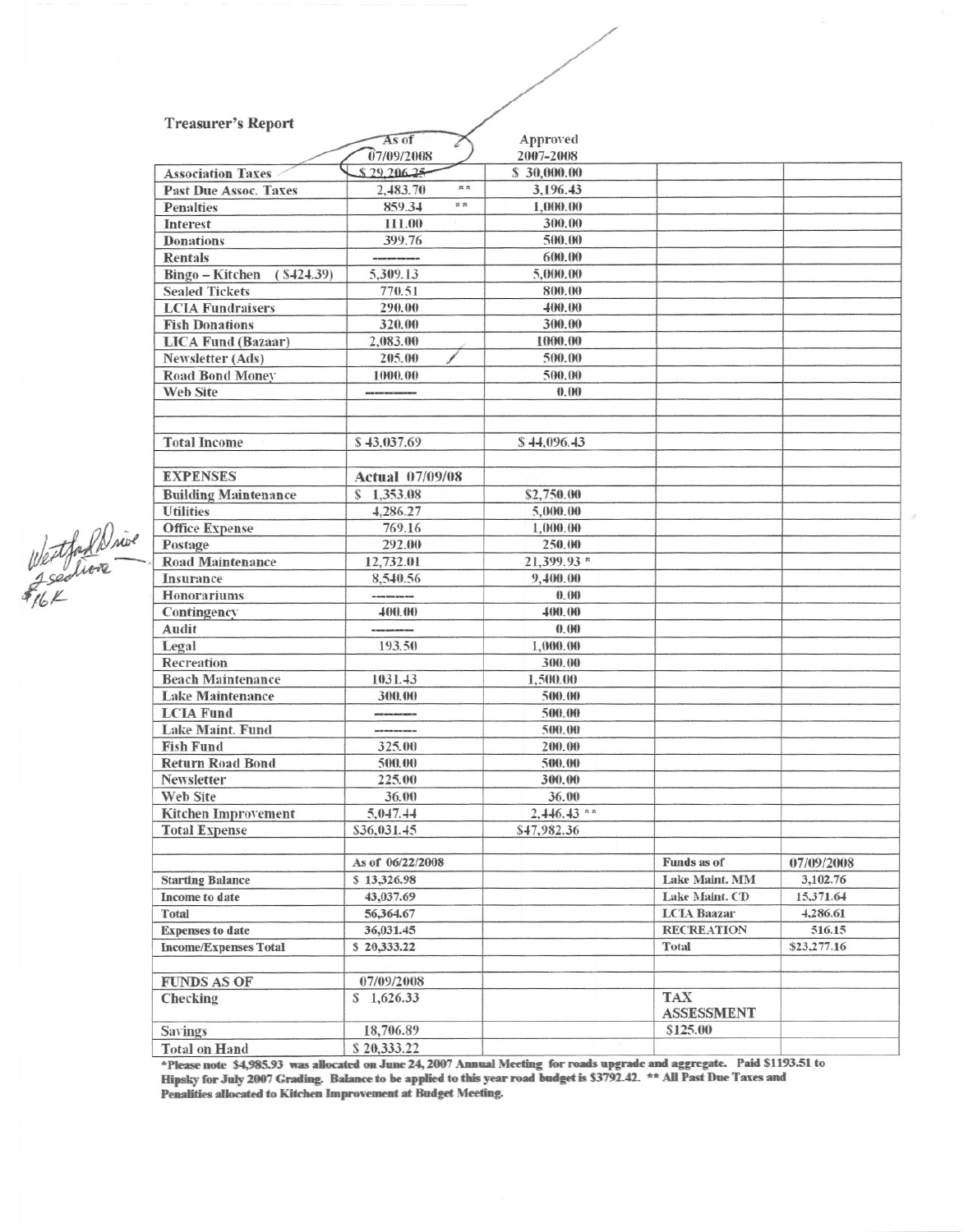# Recap from June 22, 2008 thru July 09, 2008<br>INCOME

| June 23, 2008 | <b>Emery Bonvouloir- Road Bond</b> | \$500.00 |
|---------------|------------------------------------|----------|
|               |                                    |          |
|               |                                    |          |
|               |                                    |          |
|               |                                    |          |
|               |                                    |          |
|               |                                    |          |
|               |                                    |          |
|               |                                    |          |
| <b>Totals</b> |                                    | \$500.00 |

## **EXPENSES**

| <b>June 21, 2008</b> | Joe's Bass Farm - Fish                            | \$725.00 |
|----------------------|---------------------------------------------------|----------|
| <b>June 21, 2008</b> | <b>Staples - Copies</b>                           | 16.96    |
| <b>June 30, 2008</b> | <b>CEL</b> - Water Analysis                       | 60.00    |
| <b>July 2, 2008</b>  | Town of Ashford – Lien<br><b>Release - Burkey</b> | 10.00    |
| <b>Total</b>         |                                                   | \$811.96 |